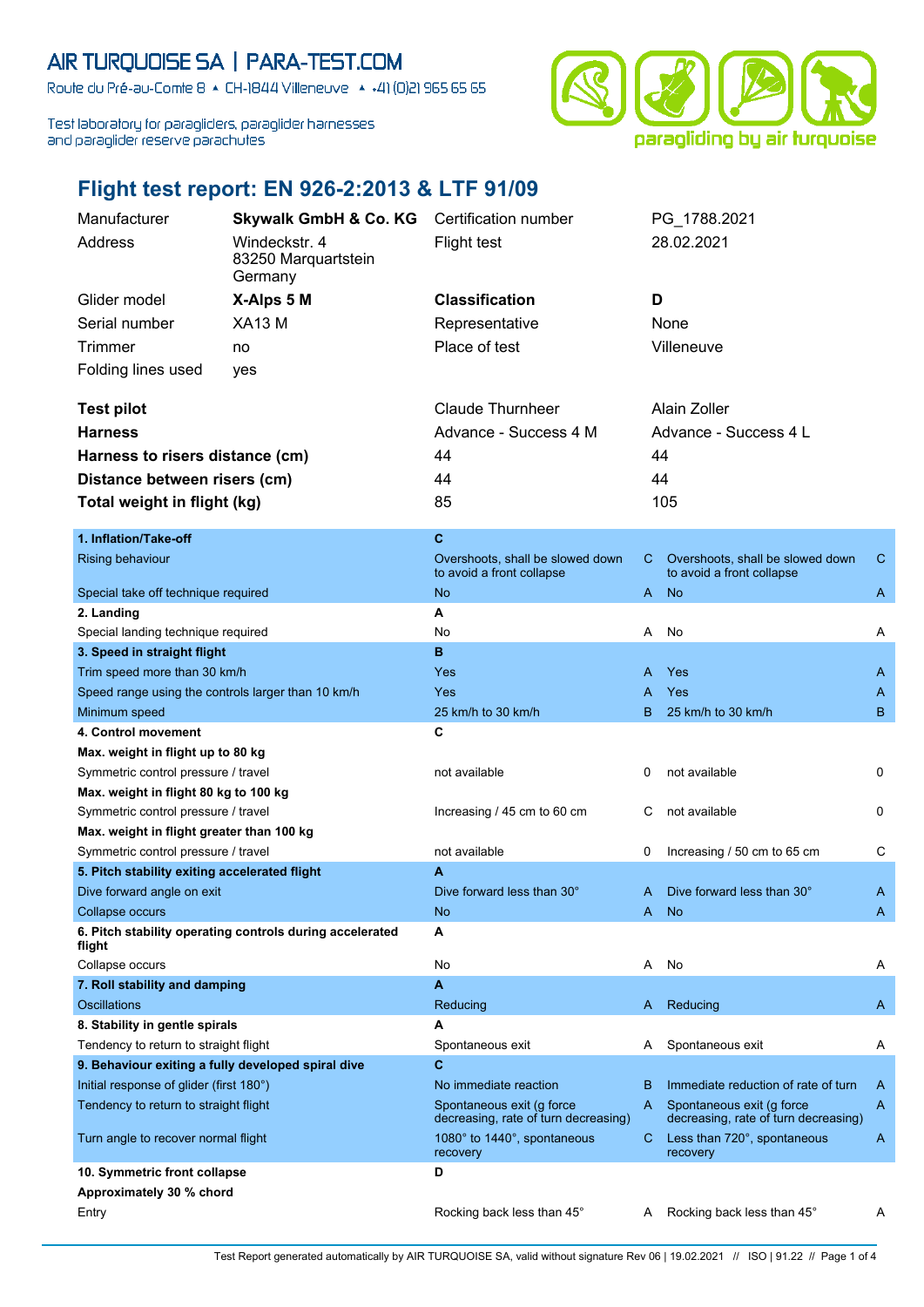| Recovery                                                                    | Spontaneous in 3 s to 5 s                                                           | в | Spontaneous in less than 3 s                                                        | Α |
|-----------------------------------------------------------------------------|-------------------------------------------------------------------------------------|---|-------------------------------------------------------------------------------------|---|
| Dive forward angle on exit Change of course                                 | Dive forward 30° to 60° Keeping<br>course                                           | В | Dive forward 0° to 30° Entering<br>a turn of less than 90°                          | Α |
| Cascade occurs                                                              | No                                                                                  | A | No                                                                                  | Α |
| Folding lines used                                                          | Yes                                                                                 |   | Yes                                                                                 |   |
| At least 50% chord                                                          |                                                                                     |   |                                                                                     |   |
| Entry                                                                       | Rocking back less than 45°                                                          | A | Rocking back greater than 45°                                                       | С |
| Recovery                                                                    | Spontaneous in 3 s to 5 s                                                           | в | Spontaneous in 3 s to 5 s                                                           | В |
| Dive forward angle on exit / Change of course                               | Dive forward 30° to 60° /<br>Keeping course                                         | B | Dive forward 30° to 60°/<br>Keeping course                                          | В |
| Cascade occurs                                                              | No                                                                                  | A | No                                                                                  | Α |
| Folding lines used                                                          | Yes                                                                                 |   | Yes                                                                                 |   |
| With accelerator                                                            |                                                                                     |   |                                                                                     |   |
| Entry                                                                       | Rocking back greater than 45°                                                       | С | Rocking back greater than 45°                                                       | С |
| Recovery                                                                    | Spontaneous in 3 s to 5 s                                                           | В | Spontaneous in 3 s to 5 s                                                           | В |
| Dive forward angle on exit / Change of course                               | Dive forward 60° to 90°/<br>Keeping course                                          | D | Dive forward 30° to 60°/<br>Keeping course                                          | B |
| Cascade occurs                                                              | No                                                                                  | A | No                                                                                  | Α |
| Folding lines used                                                          | Yes                                                                                 |   | Yes                                                                                 |   |
| 11. Exiting deep stall (parachutal stall)                                   | A                                                                                   |   |                                                                                     |   |
| Deep stall achieved                                                         | Yes                                                                                 | A | Yes                                                                                 | A |
| Recovery                                                                    | Spontaneous in less than 3 s                                                        | A | Spontaneous in less than 3 s                                                        | A |
| Dive forward angle on exit                                                  | Dive forward 0° to 30°                                                              | A | Dive forward 0° to 30°                                                              | A |
| Change of course                                                            | Changing course less than 45°                                                       | A | Changing course less than 45°                                                       | A |
| Cascade occurs                                                              | No                                                                                  | A | <b>No</b>                                                                           | A |
| 12. High angle of attack recovery                                           | A                                                                                   |   |                                                                                     |   |
| Recovery                                                                    | Spontaneous in less than 3 s                                                        | A | Spontaneous in less than 3 s                                                        | Α |
| Cascade occurs                                                              | No                                                                                  | A | No                                                                                  | Α |
| 13. Recovery from a developed full stall                                    | C.                                                                                  |   |                                                                                     |   |
| Dive forward angle on exit                                                  | Dive forward 60° to 90°                                                             | С | Dive forward 30° to 60°                                                             | B |
| Collapse                                                                    | No collapse                                                                         | A | No collapse                                                                         | A |
| Cascade occurs (other than collapses)                                       | No                                                                                  | A | <b>No</b>                                                                           | A |
| Rocking back                                                                | Less than 45°                                                                       | A | Greater than 45°                                                                    | C |
| Line tension                                                                | Most lines tight                                                                    | A | Most lines tight                                                                    | Α |
| 14. Asymmetric collapse                                                     | C                                                                                   |   |                                                                                     |   |
| Small asymmetric collapse                                                   |                                                                                     |   |                                                                                     |   |
| Change of course until re-inflation / Maximum dive forward or<br>roll angle | Less than 90° / Dive or roll angle<br>15 $^{\circ}$ to 45 $^{\circ}$                | A | Less than 90° / Dive or roll angle<br>15 $^{\circ}$ to 45 $^{\circ}$                | Α |
| Re-inflation behaviour                                                      | Inflates in less than $3 \text{ s}$ from start of $\hbox{C}$<br>pilot action        |   | Spontaneous re-inflation                                                            | Α |
| Total change of course                                                      | Less than 360°                                                                      | A | Less than 360°                                                                      | Α |
| Collapse on the opposite side occurs                                        | No (or only a small number of<br>collapsed cells with a spontaneous<br>reinflation) | A | No (or only a small number of<br>collapsed cells with a spontaneous<br>reinflation) | Α |
| <b>Twist occurs</b>                                                         | No                                                                                  | A | No                                                                                  | A |
| Cascade occurs                                                              | No                                                                                  | A | No                                                                                  | Α |
| Folding lines used                                                          | Yes                                                                                 |   | Yes                                                                                 |   |
| Large asymmetric collapse                                                   |                                                                                     |   |                                                                                     |   |
| Change of course until re-inflation / Maximum dive forward or<br>roll angle | 90° to 180° / Dive or roll angle<br>45 $^{\circ}$ to 60 $^{\circ}$                  | С | 90° to 180° / Dive or roll angle<br>15 $^{\circ}$ to 45 $^{\circ}$                  | В |
| Re-inflation behaviour                                                      | Inflates in less than 3 s from start of<br>pilot action                             | C | Spontaneous re-inflation                                                            | Α |
| Total change of course                                                      | Less than $360^\circ$                                                               | A | Less than 360°                                                                      | Α |
| Collapse on the opposite side occurs                                        | No (or only a small number of<br>collapsed cells with a spontaneous<br>reinflation) | A | No (or only a small number of<br>collapsed cells with a spontaneous<br>reinflation) | Α |
| Twist occurs                                                                | No                                                                                  | A | No                                                                                  | A |
| Cascade occurs                                                              | No                                                                                  | Α | No                                                                                  | Α |
| Folding lines used                                                          | Yes                                                                                 |   | Yes                                                                                 |   |

**Small asymmetric collapse with fully activated accelerator**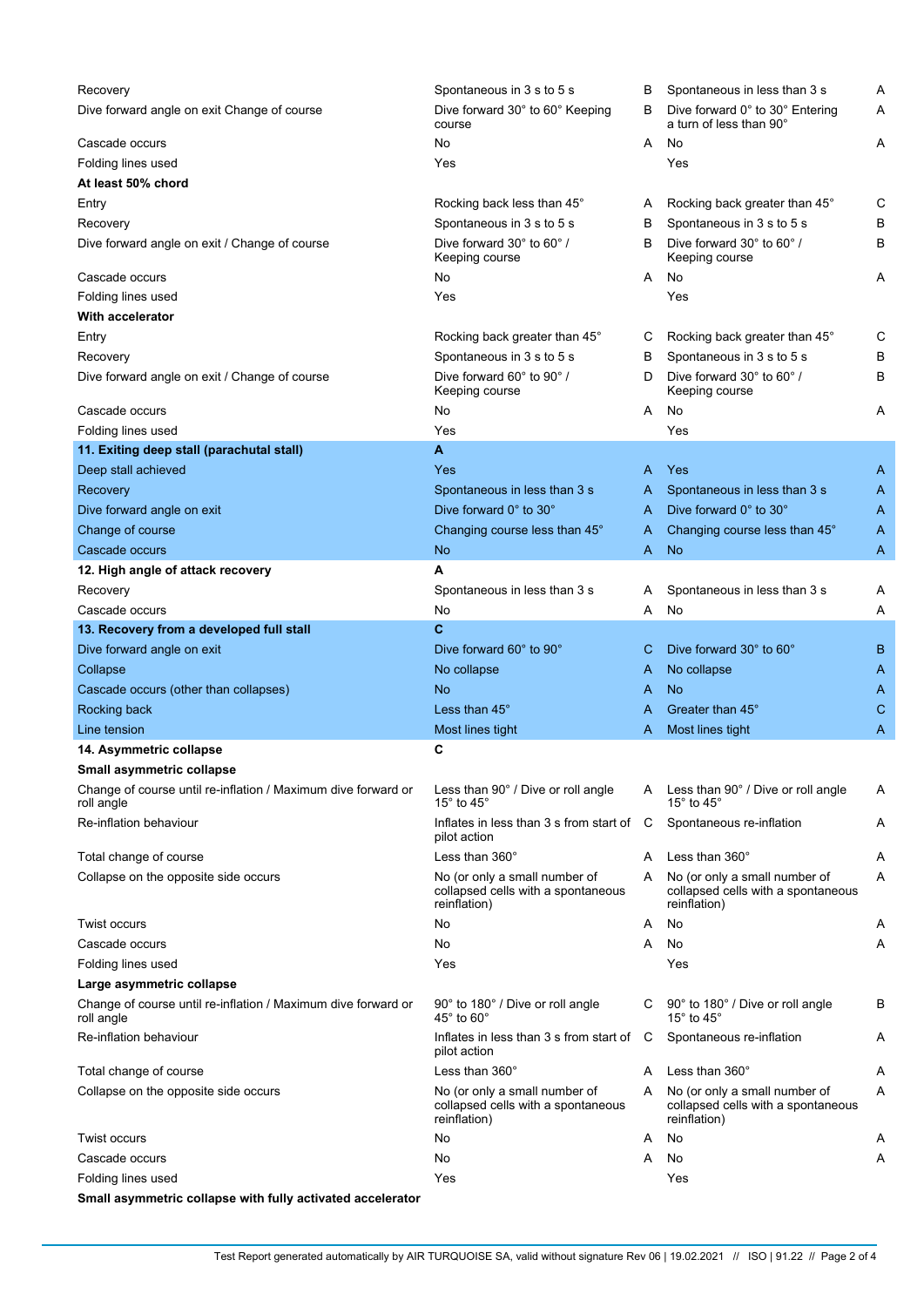| Less than 90° / Dive or roll angle<br>15 $^{\circ}$ to 45 $^{\circ}$                |                            | Less than 90° / Dive or roll angle<br>15 $^{\circ}$ to 45 $^{\circ}$                | Α              |
|-------------------------------------------------------------------------------------|----------------------------|-------------------------------------------------------------------------------------|----------------|
| Inflates in less than 3 s from start of<br>pilot action                             |                            | Spontaneous re-inflation                                                            | Α              |
| Less than 360°                                                                      | A                          | Less than 360°                                                                      | Α              |
| No (or only a small number of<br>collapsed cells with a spontaneous<br>reinflation) | Α                          | No (or only a small number of<br>collapsed cells with a spontaneous<br>reinflation) | Α              |
| No                                                                                  | A                          | No                                                                                  | A              |
| No                                                                                  | Α                          | No                                                                                  | Α              |
| Yes                                                                                 |                            | Yes                                                                                 |                |
|                                                                                     |                            |                                                                                     |                |
| 90° to 180° / Dive or roll angle<br>$45^{\circ}$ to $60^{\circ}$                    | С                          | 90° to 180° / Dive or roll angle<br>15 $^{\circ}$ to 45 $^{\circ}$                  | В              |
| Inflates in less than 3 s from start of<br>pilot action                             | C                          | Spontaneous re-inflation                                                            | Α              |
| Less than $360^\circ$                                                               | A                          | Less than 360°                                                                      | Α              |
| No (or only a small number of<br>collapsed cells with a spontaneous<br>reinflation) | Α                          | No (or only a small number of<br>collapsed cells with a spontaneous<br>reinflation) | Α              |
| No                                                                                  | A                          | No                                                                                  | Α              |
| No                                                                                  | A                          | No                                                                                  | Α              |
| Yes                                                                                 |                            | Yes                                                                                 |                |
| A                                                                                   |                            |                                                                                     |                |
| Yes                                                                                 | A                          | Yes                                                                                 | A              |
| Yes                                                                                 | A                          | Yes                                                                                 | A              |
| More than 50 % of the symmetric<br>control travel                                   | Α                          | More than 50 % of the symmetric<br>control travel                                   | Α              |
| A                                                                                   |                            |                                                                                     |                |
| No                                                                                  | A                          | No                                                                                  | Α              |
| A                                                                                   |                            |                                                                                     |                |
| No                                                                                  |                            |                                                                                     | A              |
|                                                                                     |                            |                                                                                     |                |
| D                                                                                   |                            |                                                                                     |                |
| Stops spinning in 180° to 360°                                                      | D                          | Stops spinning in 180° to 360°                                                      | D              |
| No                                                                                  | A                          | No                                                                                  | A              |
| $\bf{0}$                                                                            |                            |                                                                                     |                |
| not available                                                                       | $\mathbf 0$                | not available                                                                       | $\mathbf{0}$   |
| not available                                                                       | $\mathbf 0$                | not available                                                                       | $\mathbf 0$    |
| not available                                                                       | 0                          | not available                                                                       | $\mathbf{0}$   |
| not available                                                                       | $\mathbf 0$                | not available                                                                       | $\mathbf{0}$   |
| not available                                                                       | $\mathbf 0$                | not available                                                                       | 0              |
| A                                                                                   |                            |                                                                                     |                |
| Standard technique                                                                  | A                          | Dedicated controls                                                                  | Α              |
| Stable flight                                                                       | A                          | Stable flight                                                                       | Α              |
| Spontaneous in less than 3 s                                                        | A                          | Spontaneous in less than 3 s                                                        | A              |
| Dive forward 0° to 30°                                                              | Α                          | Dive forward 0° to 30°                                                              | Α              |
| A                                                                                   |                            |                                                                                     |                |
| Standard technique                                                                  | A                          | Dedicated controls                                                                  | A              |
| Stable flight                                                                       | A                          | Stable flight                                                                       | A              |
| Spontaneous in less than 3 s                                                        | A                          | Spontaneous in less than 3 s                                                        | A              |
| Dive forward 0° to 30°                                                              | A                          | Dive forward 0° to 30°                                                              | A              |
| Stable flight                                                                       | Α                          | Stable flight                                                                       | A              |
| A                                                                                   |                            |                                                                                     |                |
| Yes                                                                                 | A                          | Yes                                                                                 | A              |
| No                                                                                  | A                          | No                                                                                  | Α              |
| $\bf{0}$                                                                            |                            |                                                                                     |                |
| not available<br>not available                                                      | $\mathbf 0$<br>$\mathbf 0$ | not available<br>not available                                                      | 0<br>0         |
|                                                                                     |                            | C                                                                                   | <b>No</b><br>A |

Test Report generated automatically by AIR TURQUOISE SA, valid without signature Rev 06 | 19.02.2021 // ISO | 91.22 // Page 3 of 4